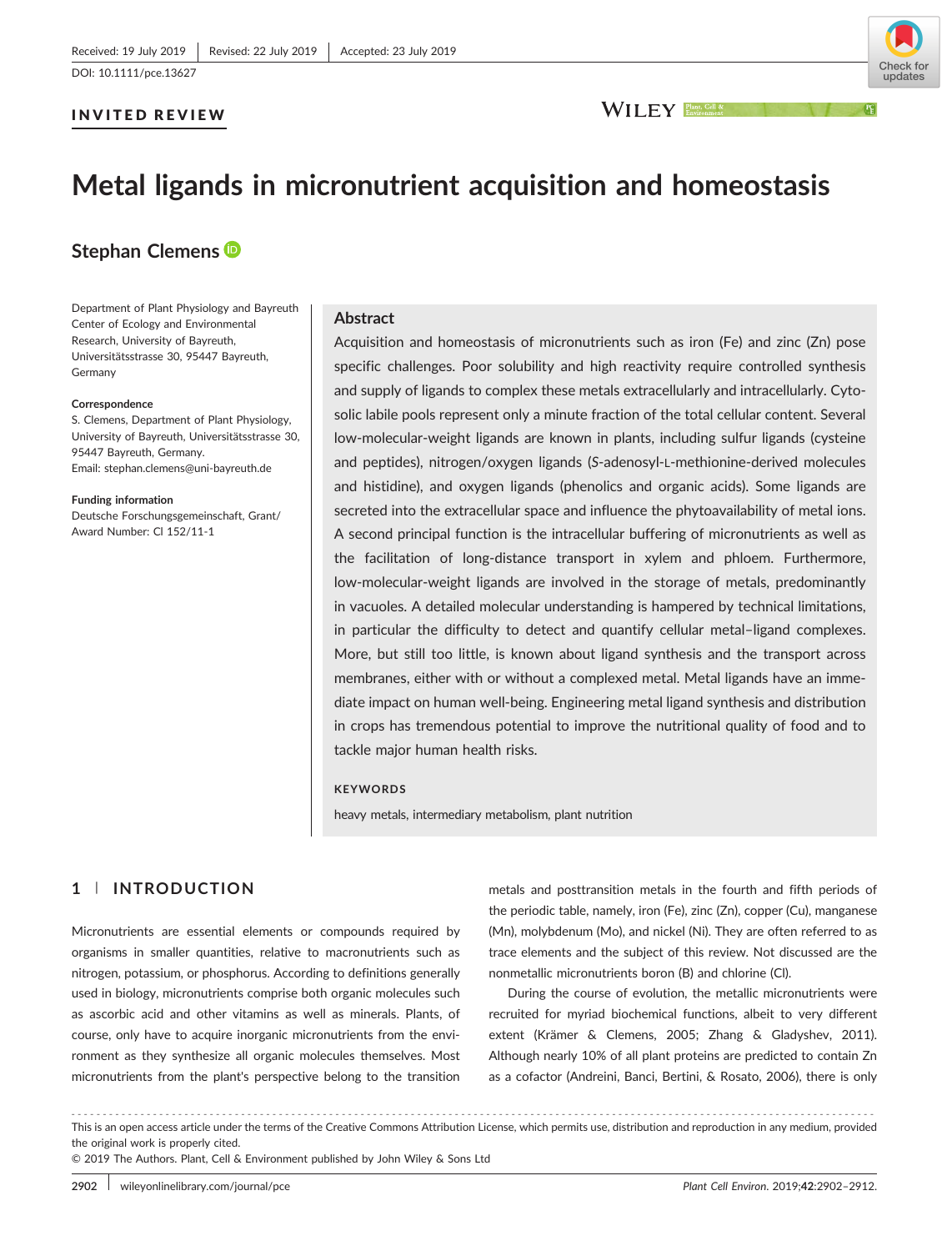one plant protein known to require Ni, namely, urease. Zn is of major importance as a cofactor in enzymes. In all six Enzyme Commission classes, Zn‐dependent proteins are known (Clemens, 2010; Waldron, Rutherford, Ford, & Robinson, 2009). Furthermore, it has structural roles especially in many proteins interacting with nucleic acids, for example, polymerases and transcription factors. The redox activity of Fe and Cu is essential for the major energy‐providing processes, photosynthesis and respiration. A photosystem I complex, for example, contains 12 Fe atoms per monomer in Fe–S clusters. Cu is present in the cytochrome *c* oxidase complex of the respiratory chain and part of mobile electron carriers such as plastocyanin. Mn has a major function in photosynthesis, too. A Mn cluster is at the heart of the oxygen‐ evolving complex in photosystem II. Mo is found in only few but very important plant proteins including nitrate reductase and the enzyme catalyzing the final step in abscisic acid biosynthesis, aldehyde oxidase (Hänsch & Mendel, 2009). Furthermore, the key enzyme of biological nitrogen fixation, nitrogenase, contains a Mo cofactor.

When compared with a macronutrient such as the alkali metal potassium (K), acquisition and homeostasis of transition metals pose particular challenges for organisms. First, their availability for uptake by plants can be very poor even when they are abundant in soil. The best known example is Fe. In aerated soil, it is mostly present as Fe(III), because it forms complexes of low solubility with various soil anions, especially at alkaline pH. Second, for the very reason transition metals and Zn have such a wide range of biological functions, their activity needs to be tightly controlled inside an organism. Strong interaction with organic molecules, for example, the thiol groups of proteins, or redox activity can damage cellular structures. This is illustrated by the high toxic potential of metallic environmental pollutants without biological function, such as cadmium, mercury, lead, and arsenic. After entering a cell, they are not guided to sites of usage by a homeostatic system. When the limited capacity to bind them is exhausted, they wreak havoc on a wide range of molecules.

Besides transporter proteins mediating membrane passage of metals (Argüello, Raimunda, & González‐Guerrero, 2012; Krämer, Talke, & Hanikenne, 2007), low‐molecular‐weight (LMW) compounds that have the ability to form stable complexes with metals play a key role in metal homeostasis. From now on, they are referred to as LMW ligands. When ligands form multidentate complexes, that is, at least two coordinate bonds with the central metal atom, they are also called chelators. Another important function of some LMW compounds in metal homeostasis is redox activity and here predominantly the reduction of Fe(III) to Fe(II). This review aims to provide an overview about molecules and functions, to describe recent progress in the physiological understanding of LMW ligands, for example, the newly discovered role of coumarin secretion for Fe acquisition (Tsai & Schmidt, 2017), and to discuss the relevance of this knowledge for human nutrition.

## **2** | **EXPERIMENTAL CHALLENGES**

The focus here is on the molecules that act before, in between, or after transmembrane metal transport steps. Overall, much more is known about the functions of metal transporters, even though they are predominantly inferred from mutant phenotypes, heterologous expression, and subcellular localization, as direct transport measurements are in most cases missing.

A persistent limitation of experiments aiming at unravelling the exact physiological roles of LMW ligands is the difficulty of detecting metal–ligand complexes in cells (reviewed in Álvarez‐Fernández, Díaz‐ Benito, Abadía, Lopez‐Millan, & Abadía, 2014). Visualization with the help of fluorescent tags is not possible as chemical modifications would strongly affect the metal–LMW ligand interaction. Any type of extraction is associated with the risk of changing the metal speciation because alternative binding partners become available when tissue integrity is compromised. Direct detection of most metal–ligand complexes is therefore restricted to accessible plant fluids such as the xylem sap, the phloem sap, or the liquid endosperm of pea seeds. It can be achieved by direct infusion chromatography, for example, hydrophilic interaction chromatography (HILIC) or size‐ exclusion chromatography (SEC), coupled to electrospray ionization– mass spectrometry (ESI–MS; Flis et al., 2016). Before this became possible, metals and potential ligands were quantified separately, and the existence of complexes was predicted using chemical speciation software and in vitro data on the stability constants of various metal–ligand complexes.

A more indirect approach has to be followed when metal–ligand complexes are to be detected in tissues. Mild, ideally metal speciation‐preserving extraction is combined with SEC coupled to inductively coupled plasma–MS (ICP–MS; Husted et al., 2011). Fractions containing the metal of interest are then subjected to a second chromatographic step and ESI–MS for the identification of potential ligands that coeluted with the metal in SEC.

Data on the atomic environment and thereby on potential ligands of a metal can be obtained by synchrotron‐based X‐ray absorption spectroscopy (XAS; Wu & Becker, 2012). Bulk tissue samples or sections are exposed to focused X-ray beams. Absorption of X-rays excites core electrons, which results in the release of element‐specific fluorescence. In XAS, absorption over a range of photon energies is recorded, and the resulting spectra provide information on redox state of the metal and the identity of neighbouring atoms. Although the actual ligands cannot be determined, an advantage of XAS lies in the detection in situ, that is, without any extraction or separation.

Determining the speciation of an element in a biological system entails data on the distribution and the chemical species, that is, the oxidation state, isotope ratio, and molecular structure of ligands (Templeton et al., 2000). Methods to study the distribution of metals are rapidly progressing (reviewed in Zhao, Moore, Lombi, & Zhu, 2014). Imaging techniques include synchrotron radiation X‐ray fluorescence, proton/particle‐induced X‐ray emission spectrometry, secondary-ion MS (SIMS), and laser ablation ICP-MS (LA-ICP-MS). In recent years, sensitivity and resolution have improved tremendously so that elemental maps are becoming more and more precise. Colocalization of elements can provide indirect evidence as to the nature of molecules complexing metals. For example, high‐resolution nano‐SIMS of rice nodes localized arsenic in rice phloem companion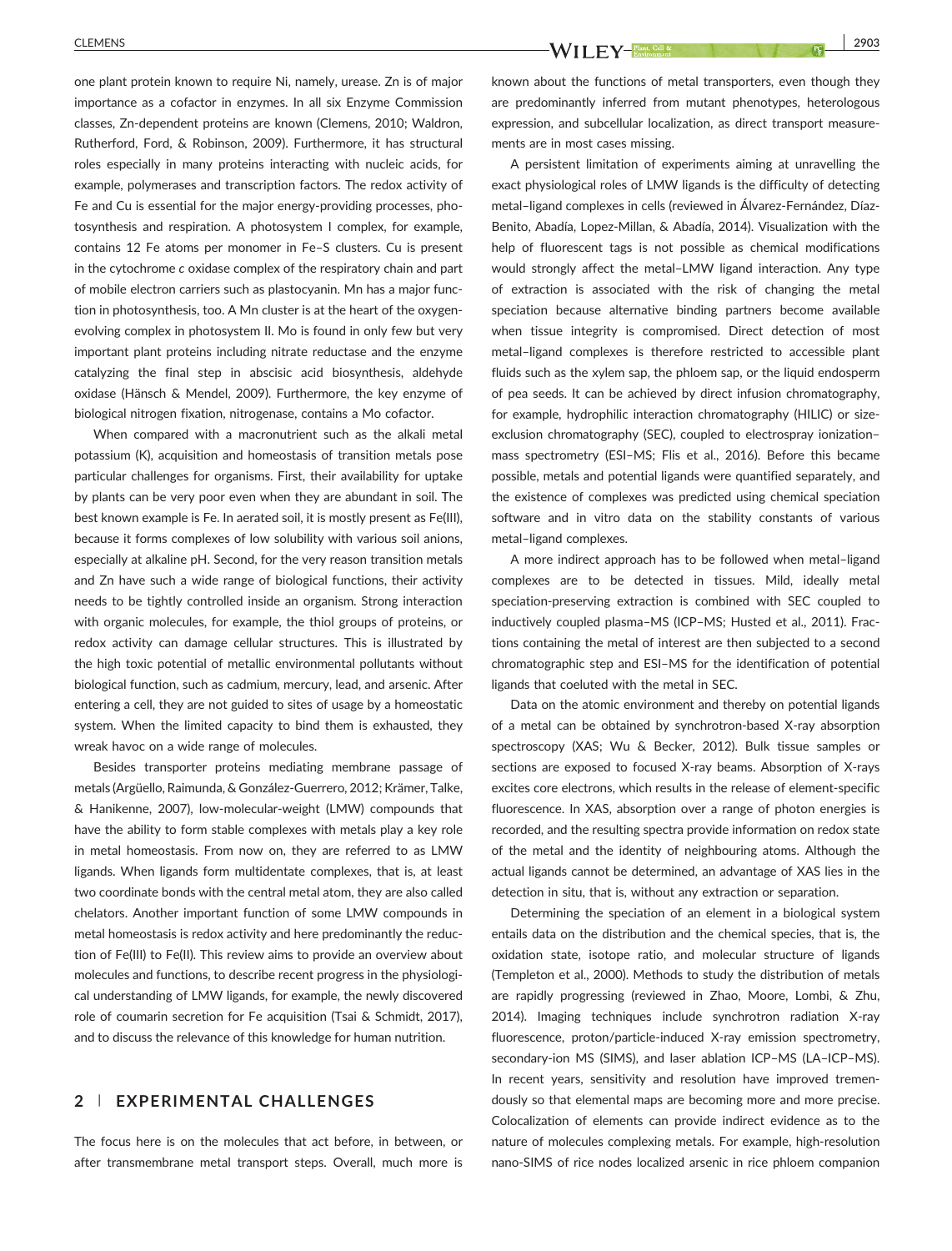cells together with sulfur, suggesting the presence of As–thiol complexes (Moore et al., 2014).

The major bottleneck remains the direct detection of metal–ligand complexes. Thus, the physiological function of LMW ligands in most cases has to be inferred from phenotypes related to the concentrations and/or speciation of metals that are observed after genetic interventions causing changes in the rates of LMW ligand synthesis or in LMW ligand distribution. For example, as discussed in more detail below, *Arabidopsis thaliana* mutants defective in the synthesis of the nonproteinogenic amino acid nicotianamine (NA; Figure 1) showed symptoms of Fe deficiency especially in young leaves, which indicated a role of this LMW chelator in the supply of Fe via the phloem to sink leaves (Schuler, Rellán‐Álvarez, Fink‐Straube, Abadía, & Bauer, 2012). Similarly, RNAi‐mediated knockdown of root NA synthesis reduced the level of Zn hyperaccumulation in leaves of the metallophyte *Arabidopsis halleri*, supporting a role of NA in the root‐to‐shoot translocation of Zn (Deinlein et al., 2012; Uraguchi, Weber, & Clemens, 2019).

## **3** | **PRINCIPAL FUNCTIONS OF LMW LIGANDS IN METAL HOMEOSTASIS**

The metal homeostasis functions of LMW ligands lie before in between and after metal transport steps. Accordingly, they can be grouped into different categories (Figure 2). Some LMW ligands are secreted into the extracellular space and influence the phytoavailability of metal ions (Chen, Wang, & Yeh, 2017). Phytoavailability can either be enhanced, as illustrated best by the essentiality of LMW chelator secretion for the acquisition of Fe, or be decreased and in this way be beneficial for the plant. An example for the latter is the immobilization of  $Al^{3+}$  outside of root cells in acidic soil to attenuate toxic effects. This is achieved by secretion of organic acids that can form Al complexes (Kochian, Piñeros, Liu, & Magalhaes, 2015). LMW ligand secretion is certainly most active in root cortical and epidermal cells but not confined to them. Cells surrounding the



FIGURE 1 Important metal ligands in plants. The top row shows coumarins involved in the Fe acquisition by strategy I plants. The two *S*‐adenosyl‐L‐methionine‐derived metal chelators in the bottom row are involved in the acquisition and homeostasis of several micronutrients

xylem, for example, secrete ligands that function as binding partners for metals in the xylem.

A second principal function is the buffering of metals in the cytosol and other cellular compartments (Figure 2). As introduced above, the interactions of metallic micronutrients with cellular components need to be tightly controlled. This can be illustrated by considering the Irving–Williams series. It describes the stability of complexes between divalent metal ions and organic ligands (Irving & Williams, 1953). Regardless of the chemical nature (be it sulfur, nitrogen, and/or oxygen containing), Cu(II) will always form the most stable complexes followed by Zn(II) and Ni(II). For biological systems, this implies that these metals should practically not be available in order to prevent a displacement of metals forming less stable complexes, such as Fe(II) or Mn(II), from their designated binding sites. This applies especially during protein folding when nascent polypeptides are particularly vulnerable to becoming populated with the wrong metal (Waldron & Robinson, 2009). Evolution solved this problem by maintaining very low concentrations of free metal ions in the cytosol. In the case of Cu(II), this concentration is close to zero. Cu(II) taken up by cells is bound by metallochaperones, which deliver it to target proteins and transporters (Burkhead, Reynolds, Abdel‐Ghany, Cohu, & Pilon, 2009). The metal transfer from one protein to the other is in this case enabled by protein–protein interaction and structural changes during the docking. Conformational changes in the acceptor protein or a switch in the redox state can trap the donated metal so that it is no longer available for exchange (reviewed in Waldron & Robinson, 2009). Generally, ligand exchange reactions in cells are not simply determined by absolute affinities. Perhaps more meaningful are relative affinities. A metal further down in the Irving–Williams series, for example, Fe(II), can be complexed by a cellular component, provided the metals further up in the Irving– Williams series, for example, Zn(II), are tightly bound by other molecules with higher affinity.

The metal fraction bound in such a way that it can be exchanged, that is, is available for interaction with cellular molecules, is referred to as the labile pool. The free metal (hydrated ions) and the labile pool together constitute only a minute portion of the total metal in a cell. For Zn(II), experiments with *A. thaliana* roots expressing a range of Förster resonance energy transfer Zn sensors determined a concentration of around 400 pM for free Zn(II), whereas the total cellular Zn concentration is around 100 μM (Lanquar et al., 2014). For animal cells, similar values have been obtained (Maret, 2013). Most of the metal is bound as cofactors in proteins and not available. Controlling the labile pool, that is, the exchangeable metal, and the free metal is a major function of LMW ligands. Several abundant molecules in cells, for example, glutathione (GSH), citrate, ATP, or histidine, are potential Zn(II) ligands in cells. Their actual contribution to Zn buffering, however, is not known because of the experimental challenges that preclude detection and quantification of the respective metal ligand complexes in vivo (Krężel & Maret, 2016). In plants, the buffering of Zn, Fe, and other metals also contributes to symplastic mobility and thus enables, for example, the lateral movement of micronutrients across the root towards the vasculature (Figure 2).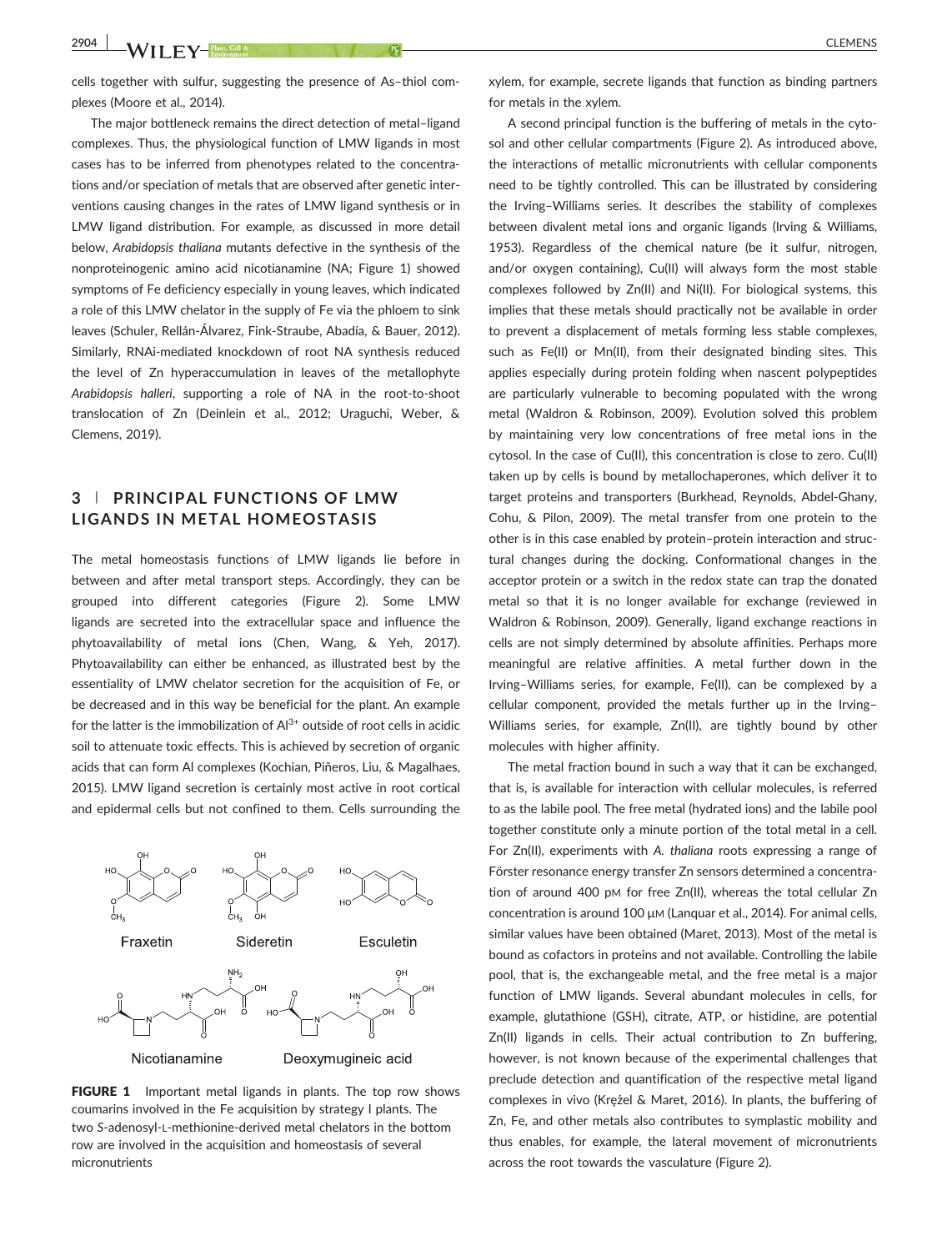

FIGURE 2 Principal functions of metal ligands in micronutrient acquisition and homeostasis. In strategy I plants, Fe acquisition at neutral or alkaline pH is dependent on the secretion of coumarins and possibly other metabolites that either chelate or reduce poorly soluble Fe(III). Inside cells, ligands have a metal buffering function and can mediate vacuolar sequestration under conditions of metal excess. Furthermore, cytosolic metal–ligand complexes ensure symplastic mobility. Metals and ligands are generally assumed to be loaded into the xylem separately. In the xylem sap, metals can be complexed or remain free as hydrated ions. Most metal atoms in the phloem are bound by ligands. Metal ions, ligands, or metal–ligand complexes can be loaded into the phloem. Sink leaves are supplied with micronutrients by source leaves via the phloem. Micronutrients can be stored in vacuoles either in free form or in complexed form. Please note that the ligand symbol indicates a chelator, that is, a ligand forming multidentate complexes. For reasons of simplicity, one symbol is used for chelators and other ligands

Finally, LMW ligands are involved in the storage of metals, predominantly in vacuoles (Figure 2). Micronutrients are supplied to the offspring via storage in seeds. The main storage sites at least in cereals are vacuoles. Furthermore, when micronutrients or nonessential elements are in excess, LMW ligands can mediate vacuolar sequestration to prevent toxic effects in the more vulnerable cellular compartments. A special case is the extremely high accumulation of Ni, Zn, or Cd in the leaves of metal hyperaccumulating plants. Toxicity of the accumulated metals presumably confers elemental defence against herbivores and pathogens (Kazemi‐Dinan, Thomaschky, Stein, Krämer, & Müller, 2014).

All functional categories of LMW ligands are tightly interlaced with metal transport. Adequate understanding of LMW ligand functions requires careful investigation not only of their synthesis and the formation of complexes but also of their transport across membranes, either with or without a complexed metal (Haydon & Cobbett, 2007). Major transporter groups involved in metal ligand and/or metal-complex transport belong to the YELLOW STRIPE 1-like transporters (YSL), the major facilitator superfamily, and ABC transporters. Furthermore, it remains an open question as to whether metal–ligand

complexes deliver metals to transporter proteins in a way analogous to the interaction between Cu chaperones and Cu‐ATPases (González‐ Guerrero & Argüello, 2008).

## **4** | **LMW LIGANDS IN PLANTS**

A variety of molecules have been assigned a function as LMW ligands in plants. Many of them are involved in more than one of the principal functions and can be found in various compartments. The list of established components comprises sulfur ligands (cysteine, peptides, and small proteins), ligands containing N‐ and O‐atoms (molecules derived from *S*‐adenosyl‐L‐methionine, histidine, and other amino acids), and O-ligands (phenolics such as coumarins, and organic acids; Figure 1). Most likely, however, our current inventory of LMW ligands is far from complete. Candidate LMW ligands include, for example, flavonoids (Corso et al., 2018) and other specialized metabolites. Many more may await identification.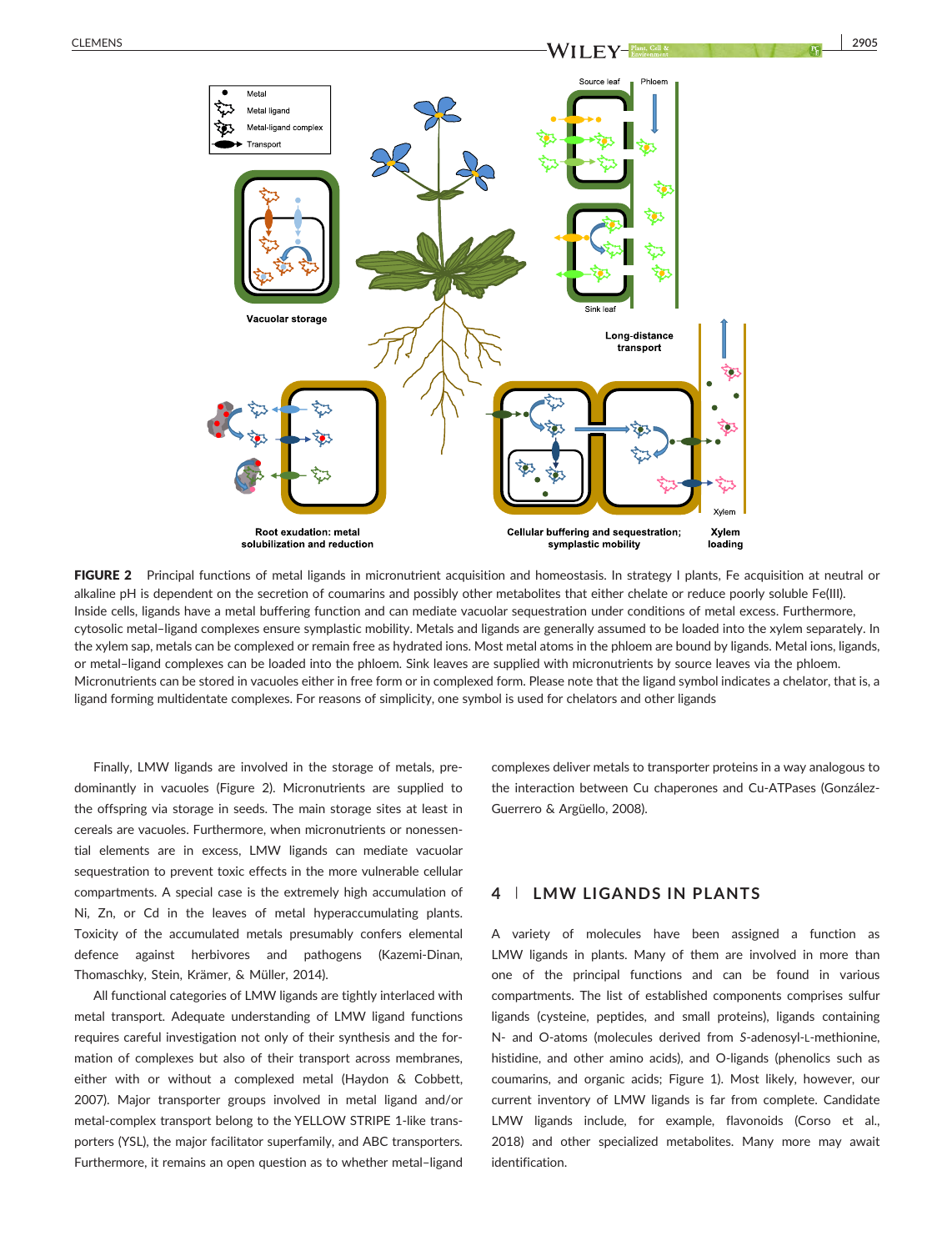## **4.1** | *S***‐Adenosyl‐L‐methionine‐derived metal chelators**

Among the best documented functions of LMW ligands is the mobilization of scarcely available soil Fe. Under oxic conditions, most of the Fe is bound as Fe(III) in (hydr)oxides and poorly soluble especially in calcareous soils. Two different strategies are employed by plants to acquire Fe (Marschner & Römheld, 1994). Strategy I of dicots and nongraminaceous monocots comprises acidification of the rhizosphere and reduction of Fe(III) to Fe(II) as described in detail below. An integral part of the strategy II typical for grasses is the secretion of phytosiderophores belonging to the mugineic acid family (reviewed in Kobayashi & Nishizawa, 2012). The most prominent compound in this class is deoxymugineic acid (DMA; Figure 1). Root cells secrete DMA and other more hydroxylated mugineic acids in a diurnal pattern through transporters such as TOM1 in rice and barley (Nozoye et al., 2011). Synthesis is strongly up-regulated under conditions of Fe deficiency. Fe(III) is solubilized, and the stable phytosiderophore–Fe(III) chelate complexes are taken up into root cells by YELLOW STRIPE 1 and YSL transporters.

DMA is detectable not only in roots and root exudates of grasses such as rice but also in shoots and seeds as well as in phloem and xylem (Kobayashi, Nozoye, & Nishizawa, 2019). Indeed, the physiological role of DMA goes beyond Fe(III) acquisition from the soil. DMA is secreted internally as well. The efflux transporter TOM2 is expressed in many tissues and cell types not directly involved in Fe uptake, for example, in the vasculature of roots, shoots, and developing seeds (Nozoye et al., 2015). It may be important for solubilizing Fe bound to negatively charged polymers in the apoplast. Furthermore, DMA is hypothesized to function as a chelator of Fe(III) in xylem and, more importantly, phloem. In rice phloem sap, DMA was detected as the major Fe ligand by SEC and ESI–MS of Fe‐containing fractions (Nishiyama, Kato, Nagata, Yanagisawa, & Yoneyama, 2012). Several YSL transporters have been implicated in the transport of Fe(III)– DMA complexes. A recent example is OsYSL9. Mutants lacking functional OsYSL9 show a reduced loading of Fe into the embryo, which illustrates the contribution of DMA complexation to Fe translocation within grasses (Senoura et al., 2017).

DMA may also contribute to the acquisition and distribution of other micronutrients. Early observations associated stronger release of DMA with higher Zn efficiency in wheat (Cakmak et al., 1996). Transport activities with Cu(II)–DMA or Zn(II)–DMA have been reported for YSLs, and Cu(II)–DMA was detected in rice xylem sap (Ando, Nagata, Yanagisawa, & Yoneyama, 2013).

A precursor of mugineic acids is NA (Figure 1). It is produced from three molecules of SAM in a reaction catalysed by NA synthases (NAS; Curie et al., 2009). Members of the Poaceae possess NA aminotransferases and DMA synthases that synthesize DMA from NA (Bashir et al., 2017). Both DMA and NA function in metal homeostasis of grasses. In dicots and nongraminaceous monocots, however, NA is not converted further and acts as the main SAM‐derived LMW chelator. It is known to form complexes with Fe(III), Fe(II), Zn(II), Mn(II), Ni(II), and Cu(II) (Rellan‐Alvarez, Abadia, & Alvarez‐Fernandez, 2008).

Dissociation constants and stability of these complexes vary. For example, NA has a higher affinity for Fe(III) than for Fe(II), but the complex stability is greater for Fe(II)–NA. Metal–NA complexes are usually more stable at a pH around neutral than at an acidic pH. Most available evidence suggests a role in the distribution of these micronutrients within plants and, in accordance with the pH influence on complex stability, mostly in the cytosol and the phloem. *A. thaliana* plants lacking NA develop interveinal chlorosis as a symptom of Fe deficiency especially in young leaves because the transfer of Fe from the phloem to sink tissues is defective (Schuler, Rellán‐Álvarez, Fink‐ Straube, Abadía, & Bauer, 2012). YSL transporters are hypothesized to move Fe–NA complexes from the phloem to surrounding parenchyma (Kumar et al., 2017).

Research into the physiological role of NA was for a long time focused on Fe homeostasis because the Fe deficiency symptoms of NA synthesis mutants are obvious. Today, it is clear that NA complexation serves important functions in the homeostasis of several other micronutrients, too. Defects in NA synthesis or a lowering of the cytosolic NA pool in root cells negatively affect the translocation of Zn from roots to shoots. Overexpression of the vacuolar NA transporter ZIF1 in *A. thaliana* causes a retention of Zn in the roots (Haydon et al., 2012). When the spatial distribution of metals across *A. thaliana* roots was determined by LA–ICP–MS, comparisons of the wild type and an NA biosynthesis mutant directly showed a build‐up of Zn in mutant roots, consistent with impaired mobility of Zn towards the xylem (Persson et al., 2016). Accordingly, xylem sap and shoot levels of Zn were significantly lower.

In the Zn hyperaccumulating species *A. halleri*, root NA synthesis is constitutively stronger than in non‐hyperaccumulating plants. When NA synthesis is lowered through knockdown of the most highly expressed *NAS* gene, Zn accumulation in leaves is significantly reduced regardless of Zn availability in the soil (Deinlein et al., 2012; Uraguchi, Weber, & Clemens, 2019). Apparently, high NA concentrations maintain Zn mobility in the root symplast and facilitate the loading of Zn into the xylem. Whether or not NA serves as a major Zn chelator in the xylem as well remains to be determined. The existence of Zn– NA complexes is considered less likely because of the lower pH. Still, Zn was detected in pea xylem sap chelated by NA (Flis et al., 2016). As discussed further below, organic acids represent the best alternative Zn ligand candidates under acidic conditions and were indirectly shown to chelate Zn in the xylem of *A. halleri* (Cornu et al., 2015). Chelation of Zn in the phloem likely represents another function of NA in Zn homeostasis. Zn–NA complexes were detected in rice phloem sap (Nishiyama, Kato, Nagata, Yanagisawa, & Yoneyama, 2012).

The most comprehensive analysis of metal–LMW ligand complexes in plant liquids published to date detected several metal–NA complexes in xylem and/or embryo sac liquid of pea via HILIC coupled to dual detection by ICP-MS and high-resolution ESI-MS (Flis et al., 2016). For Cu(II) and Zn(II), complexes with NA were dominant, accounting for more than half of the total metal signal, and for Co(II) and Ni(II), they were the most abundant. NA complexes with Cu(II), Zn(II), Co(II), and Ni(II) were detected in embryo sac liquid and xylem, whereas Mn(II) and Fe(II) complexes were restricted to the embryo.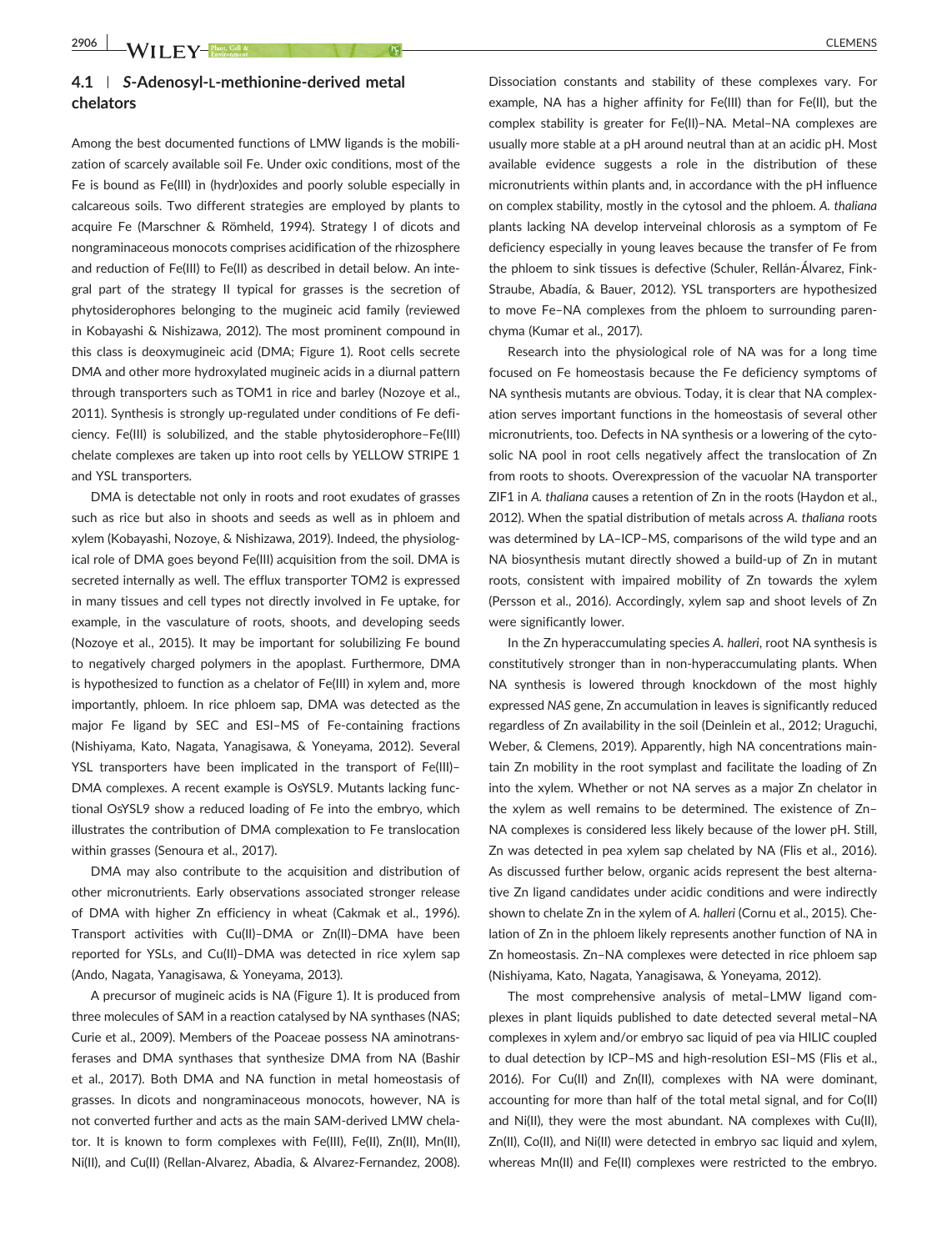Fe(III)–NA was not detected. Detection of Cu–NA in xylem is consistent with the suspected function of NA as a Cu ligand in this compartment (Irtelli, Petrucci, & Navari‐Izzo, 2009). NA is also an important binding partner for Cu in the phloem. The phloem‐expressed OsYSL16 is required for efficient transfer of Cu from older to younger leaves and was found to transport Cu–NA in yeast (Zheng, Yamaji, Yokosho, & Ma, 2012).

#### **4.2** | **Phenylpropanoid‐derived ligands**

The reduction‐based Fe acquisition strategy I of dicots and nongraminaceous monocots comprises acidification of the rhizosphere through the pumping of protons, the reduction of Fe(III) in soluble Fe(III) chelates by plasma membrane‐localized ferric reductases such as FRO2 and the uptake of Fe(II) by IRT1 and related transporters (Brumbarova, Bauer, & Ivanov, 2015). It had long been hypothesized that the secretion of phenolic compounds and other LMW ligands contributes to strategy I as well (Marschner & Römheld, 1994). First direct evidence was obtained when it could be demonstrated for red clover that removal of phenolics from the external medium caused Fe deficiency (Jin et al., 2007). Only recently, however, were the first phenolics involved in Fe acquisition molecularly identified (reviewed in Clemens & Weber, 2016; Tsai & Schmidt, 2017). Synthesis and secretion of coumarins such as scopoletin, fraxetin, or esculetin (Figure 1) are essential for growth of *A. thaliana* under alkaline conditions either in soil or in hydroponics. Mutants lacking a functional feruloyl‐CoA 6′‐ hydroxylase, a key enzyme in the coumarin biosynthesis pathway, are severely Fe deficient when Fe availability is low (Rodríguez‐Celma et al., 2013; Schmid et al., 2014 ; Schmidt et al., 2014). The same applies to plants carrying loss‐of‐function mutations in the ABC‐type transporter ABCG37, which mediates the export of coumarins into the rhizosphere (Fourcroy et al., 2014). Later, sideretin (Figure 1) was identified as a major coumarin secreted by Fe-deficient roots of *A. thaliana* (Rajniak et al., 2018). In fact, many other dicot species were found to secrete sideretin as well, and the biosynthetic pathway apparently arose early in angiosperm evolution. Thus, it appears likely that the secretion of coumarins or functionally equivalent metabolites is a widespread and essential component of strategy I especially under neutral to alkaline conditions when the classic trio of proton pump– FRO2–IRT1 is barely active (Grillet & Schmidt, 2017).

A key question emerged with the discovery of the role that coumarins play in Fe acquisition: Are the beneficial effects of secretion attributable to the reduction or the chelation of Fe(III) by coumarins (Schmid et al., 2014; Schmidt et al., 2014)? Fe(III) chelates could mobilize insoluble Fe, facilitate ferric reductase‐dependent reduction, or in addition be taken up by plant roots analogous to phytosiderophores. The physiologically active coumarins are catecholic coumarins carrying neighbouring hydroxyl groups on the aromatic ring, for example, fraxetin (Figure 1). They can solubilize Fe(III) from Fe hydroxide precipitates (Schmid et al., 2014). Experiments with strategy I pathway mutants showed that the beneficial effects of coumarins secretion are dependent on functionality of both FRO2 and IRT1 (Fourcroy,

CLEMENS  $\begin{bmatrix} \lambda / I & \Gamma & \Gamma \lambda \end{bmatrix}$   $\begin{bmatrix} \lambda \\ \gamma \end{bmatrix}$   $\begin{bmatrix} \Gamma & \Gamma \lambda \end{bmatrix}$   $\begin{bmatrix} \Gamma \lambda \\ \Gamma \end{bmatrix}$   $\begin{bmatrix} 2907 & \Gamma \end{bmatrix}$ 

Tissot, Gaymard, Briat, & Dubos, 2016). This was interpreted as evidence for Fe(III) chelation as the predominant activity and for the absence of Fe(III) chelate uptake systems in *A. thaliana*. However, fraxetin and sideretin can reduce Fe(III) (Rajniak et al., 2018), making it likely that both chelation and reduction are important, especially when considering that in soil, localized concentrations of secreted coumarins may be much higher than in a hydroponic medium (Tsai & Schmidt, 2017). Furthermore, several plant species secrete redoxactive molecules under Fe deficiency (Rajniak et al., 2018). An example is the secretion of flavins by *Beta vulgaris* (Sisó‐Terraza, Rios, Abadía, Abadía, & Álvarez‐Fernández, 2016). They were shown to reductively dissolve Fe(III). Thus, the picture emerges that the secretion of structurally diverse LMW reductants is a common element of strategy I in higher plants (Rajniak et al., 2018). How widespread the mechanism is and which molecules are involved remain to be addressed. Other important questions concern the responsible biosynthetic pathways, that is, the identification of additional enzymes (Siwinska et al., 2018; Tsai et al., 2018), their regulation, and the metabolism of secreted compounds in the rhizosphere.

A contribution of phenolic compounds to Fe nutrition is not restricted to strategy I plants. In grasses, the secretion of compounds such as protocatechuic acid and caffeic acid aids in solubilizing Fe(III) precipitated in the apoplast. A defect in the efflux transporter PEZ1, which is predominantly expressed in the stele of rice roots, resulted in higher Fe concentrations in the root apoplast and lower Fe concentrations in xylem sap (Ishimaru et al., 2011).

#### **4.3** | **Thiols**

The major LMW thiols in plant cells are cysteine, GSH, and phytochelatins (PCs), the latter being peptides synthesized from GSH. According to the Irving–Williams series, sulfur ligands have a particularly strong affinity for metal ions, making thiols potential LMW ligands. Because of the roughly 100‐fold higher intracellular concentrations relative to cysteine, GSH is far more relevant in this context (reviewed in Seth et al., 2012). PC concentrations vary strongly. In cells not exposed to any metal excess, they are small but can reach millimolar levels when PC synthases become activated by metals (Kühnlenz, Schmidt, Uraguchi, & Clemens, 2014).

The metal-binding activity of thiols has been mostly implicated in cytosolic buffering, vacuolar sequestration, and long‐distance transport in the phloem (Figure 2). Direct detection of thiol–metal complexes in the cytosol, however, is extremely challenging, the exception being complexes with As(III), which are much more stable (Liu et al., 2010). Thus, most of the current knowledge on thiols as LMW ligands is inferred from mutant phenotypes, indirect biochemical evidence for the existence of thiol–metal complexes, and data on in vitro stability constants.

Mostly based on in vitro data and theoretical considerations, GSH was proposed to function as the main Fe(II) ligand in the labile Fe pool, which is thought to be less tightly controlled than the Cu and Zn pools, meaning that the concentration of labile Fe(II) is much higher (Hider &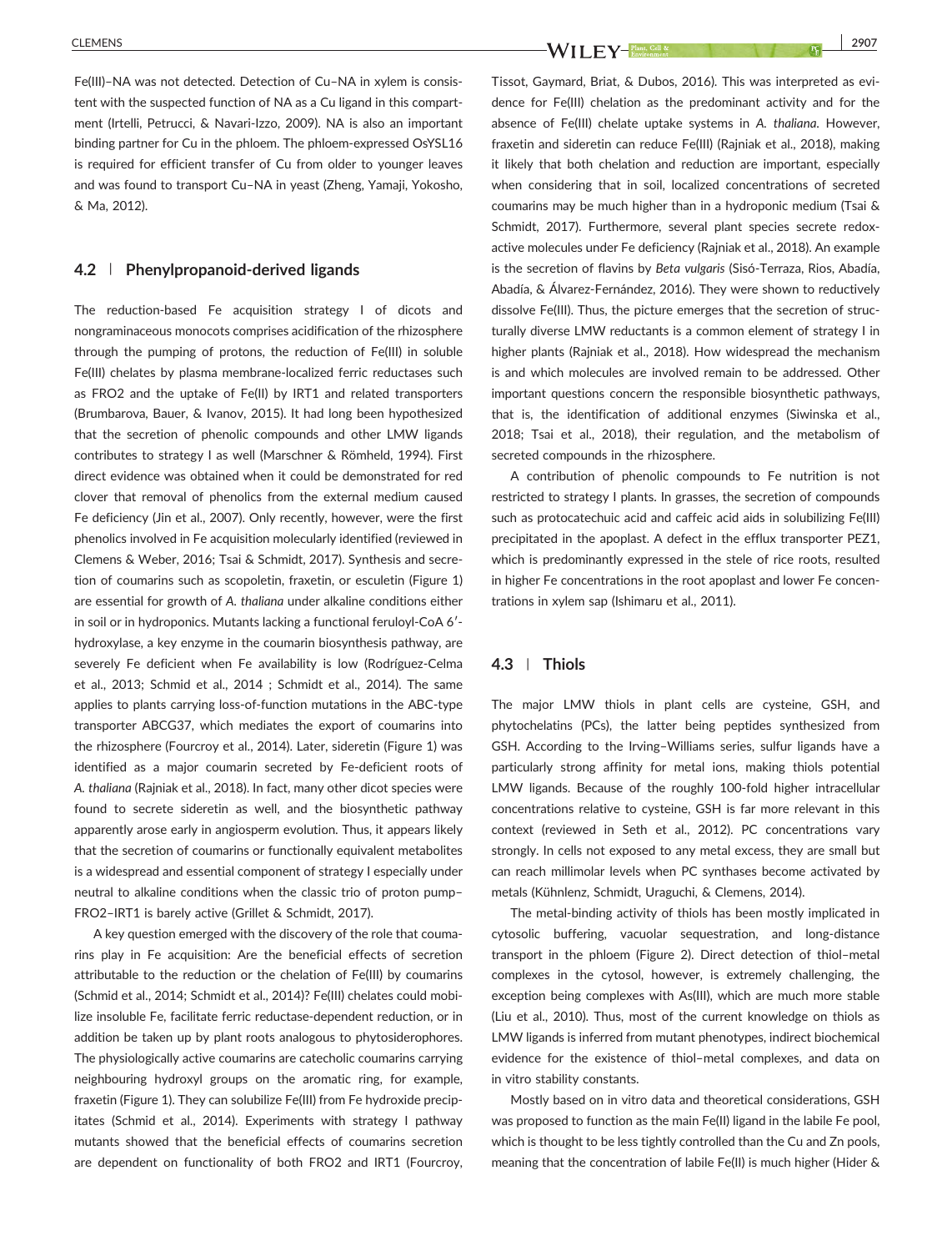2908 **I IA**/II FLY Plant Cell & **CLEMENS** 

Kong, 2013). Nonetheless, GSH was suggested to represent an important cytosolic buffer of Zn as well (Krężel & Maret, 2016). Experimental evidence for these well‐substantiated hypotheses is still scarce. The combination of SEC–ICP–MS and ESI–MS applied to root extracts of *A. halleri* identified GSH as a potential Zn ligand besides NA and PCs (Deinlein et al., 2012). *A. thaliana* lines with elevated GSH levels in the leaves were found to translocate Zn more efficiently from roots to shoots (Wongkaew et al., 2019), consistent with a role of GSH as a symplastic Zn ligand.

PCs may serve a similar function because PC‐deficient *A. thaliana* mutants accumulated less Zn in leaves when grown in regular lab soil, that is, in the absence of any metal excess (Kühnlenz et al., 2016). Most data on PCs as metal ligands, however, are related to conditions when external concentrations of essential or nonessential metals/ metalloids are so high that growth inhibition occurs. The ability of plants to tolerate exposure to the environmental pollutants Cd, As, and Pb is strongly dependent on PCs (Fischer, Kühnlenz, Thieme, Schmidt, & Clemens, 2014; Mendoza‐Cozatl, Jobe, Hauser, & Schroeder, 2011). In addition, PC synthesis helps plants to survive Zn excess conditions (Kühnlenz et al., 2016). The second essential component of detoxification via the PC pathway is transport of PC– metal complexes into the vacuole (Figure 2). Responsible proteins are ABCC transporters (reviewed in Martinoia, 2018). Detection of metal–PC complexes, Cd–PC in particular, in phloem sap of plants exposed to toxic metal concentrations suggests, however, that they are not quantitatively sequestrated in vacuoles (Mendoza‐Cozatl, Jobe, Hauser, & Schroeder, 2011).

### **4.4** | **Organic acids**

The role of organic acids as metal ligands is largely confined to acidic environments because the stability of complexes with metals is too low at neutral or alkaline pH (Álvarez‐Fernández, Díaz‐Benito, Abadía, Lopez‐Millan, & Abadía, 2014). Thus, apoplast, xylem sap, and vacuoles represent the main compartments where such complexes occur. Concentrations of citrate or malate can reach the millimolar range there, which is high enough to enable metal‐complex formation. Citrate is well established as a ligand for Fe(III) in the xylem. The existence of respective complexes was directly demonstrated (Rellán‐Álvarez et al., 2010), and *A. thaliana* mutants with a defect in FRD3, a transporter mediating secretion of citrate into xylem and apoplast, showed various Fe deficiency symptoms (Roschzttardtz, Séguéla‐Arnaud, Briat, Vert, & Curie, 2011). The recently published inventory of metal complexes in plant fluids found Fe speciation in pea xylem to be dominated by citrate and malate (Flis et al., 2016). At least a fraction of total Zn in pea xylem sap appears to be chelated by organic acids as well. This is consistent with the indirect detection of Zn–organic acid complexes in the xylem of *A. halleri* via SEC–ICP– MS (Cornu et al., 2015). Fittingly, the overexpression of FRD3 in rice can enhance the mobility of both Fe and Zn, resulting in elevated levels of these important micronutrients in the endosperm (Wu, Gruissem, & Bhullar, 2018).

Evidence for citrate, malate, and also oxalate as metal ligands in vacuoles is much less abundant. Genetic interventions are difficult given the multiple roles organic acids play in metabolism. Thus, data are largely confined to Zn hyperaccumulating plants, where Zn concentrations in leaves are up to three orders of magnitude higher than in normal plants and the binding environment of Zn can be studied more easily. In *A. halleri*, a large fraction of total leaf Zn was estimated to be present in complexes with malate and citrate based on X‐ray fluorescence data (Sarret et al., 2009). For another hyperaccumulator model species, *Noccaea caerulescens*, citrate and malate were proposed to function as Zn ligands in epidermal cells where most of the Zn accumulates, whereas in mesophyll cells, NA appeared to chelate most of the Zn (Schneider et al., 2013).

Regarding the presence of Fe–organic acid complexes in the extracellular space, a surprising finding was reported for pea seeds (Grillet, Ouerdane, et al., 2014). XANES data indicated that Fe was present as Fe(III) in embryo sac liquid and mostly complexed with citrate. This was further substantiated by HILIC coupled to ICP–MS and ESI–MS. Two major Fe complexes, both consisting of four organic acid molecules (citrate and malate) and three Fe atoms, were detected. Prior to uptake into the embryo, however, Fe(III) has to be reduced to Fe(II). Unlike in Fe uptake by roots, this reduction was not mediated by a ferric reductase but chemically by ascorbic acid, secreted into the embryo sac liquid. A corresponding transport activity was found in *A. thaliana* as well, suggesting a general function of ascorbic acid in modulating the redox state of Fe.

An important LMW ligand not belonging to the carboxylic acids is phytate, that is, inositol hexakisphosphate. In cereal grains, phytate is a major binding partner of micronutrients and especially Fe (Grillet, Mari, & Schmidt, 2014). The presence of Fe–phytate complexes restricts the bioavailability of Fe in food as discussed further below.

## **4.5** | **Amino acids**

The above-mentioned inventory of metal complexes in plant fluids contained several amino acids as ligands, namely, asparagine, aspartate, glutamine, phenylalanine, tryptophan, and histidine (Flis et al., 2016). This group plus cysteine overlaps well with the typical metal ligands in proteins. The side chains of cysteine, histidine, asparagine, aspartate, glutamine, and glutamate all contain donor atoms that can engage in metal binding (Bertini, Gray, Valentine, & Stiefel, 2007). Although myriad structures of metalloproteins, and with that the amino acid ligand environments of their metallic cofactors have been resolved, very little is known about the role of free amino acids as metal ligands. Again, this is explained by the inability to capture intact complexes of metals with LMW ligands. Relative to SAM‐derived chelators or organic acids, amino acids appear to play only a minor role as metal ligands in plant fluids (Flis et al., 2016). Inside the cytosol, thiols are the more prominent ligands. One exception is the special case of Ni hyperaccumulation. Histidine can form stable complexes with Ni(II), a fact that has been widely used for the affinity purification of recombinant proteins. For Ni hyperaccumulators, which represent the vast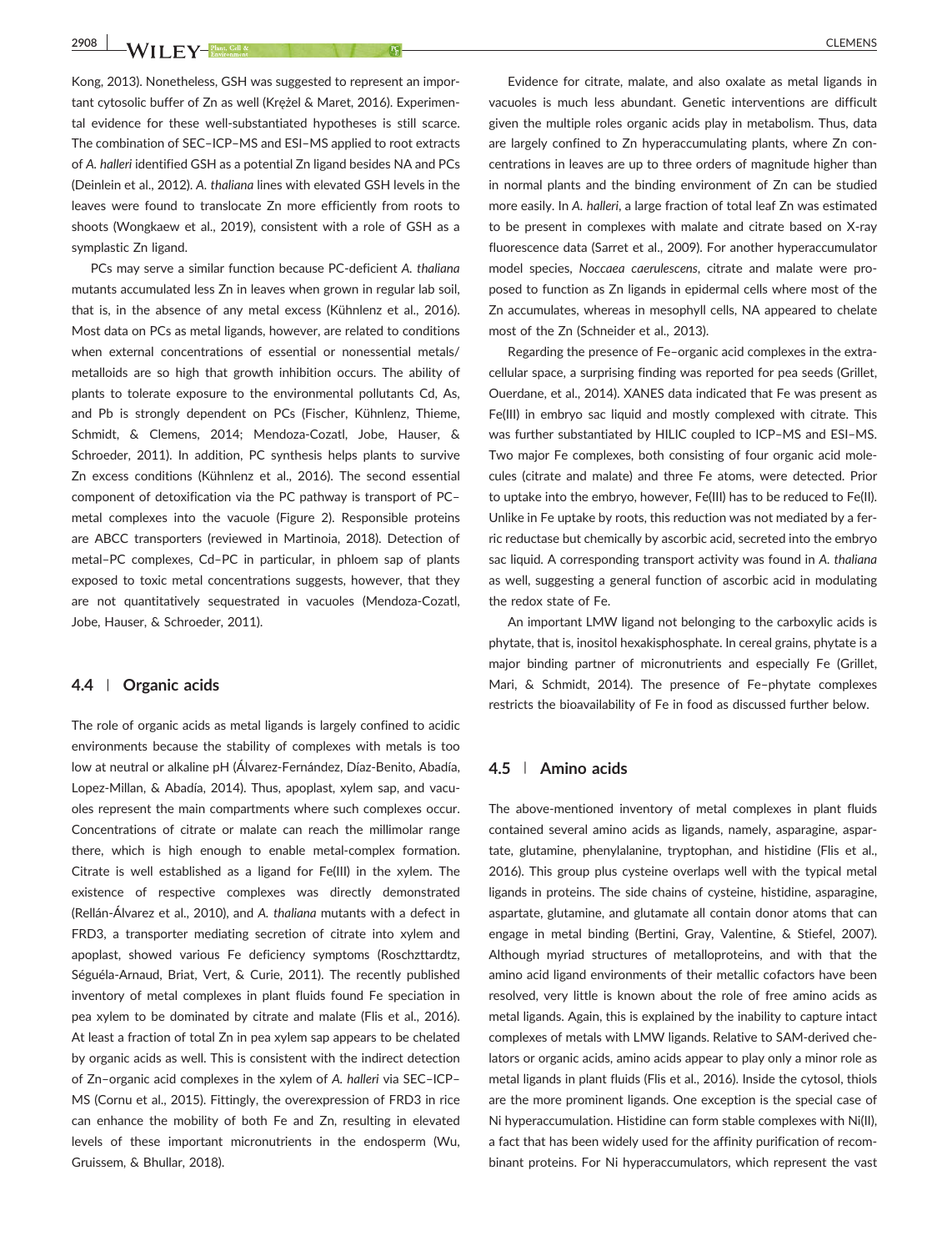CLEMENS  $\begin{bmatrix} \lambda / I & \Gamma & \Gamma \end{bmatrix}$   $\begin{bmatrix} \lambda / I & \Gamma & \Gamma \end{bmatrix}$   $\begin{bmatrix} \Sigma \end{bmatrix}$   $\begin{bmatrix} 2909 & \Gamma \end{bmatrix}$ 

majority of the >700 plant species that show metal hyperaccumulation (Reeves et al., 2018), it was shown that elevated levels of histidine enhance symplastic mobility and xylem loading of Ni (reviewed in Krämer, 2010). Owing to its three potential binding sites, the carboxylate, amino, and imidazole groups, histidine is a potent chelator for a range of metals and is a candidate especially for binding Cu in phloem sap (Ando, Nagata, Yanagisawa, & Yoneyama, 2013).

## **5** | **LMW LIGANDS AND HUMAN NUTRITION**

The challenges associated with acquiring metallic micronutrients in sufficient quantities do not apply to plants alone, of course. Poor solubility or high‐affinity binding to molecules in the extracellular milieu limits the bioavailability of Fe or Zn even in heterotrophic organisms. In humans, between less than 1% and about 20%, with an average of 5–8%, of the nonheme Fe contained in the diet is actually entering the body (Collings et al., 2013). Bioavailability of Zn is considered to be higher with around 25% but still low. An important factor influencing bioavailability is composition of the diet, specifically the ligand environment of micronutrients in plant tissues, changes possibly occurring during processing or storage, and the fate of respective complexes during the digestive process. A ligand such as phytate is considered an antinutrient because it is abundant in cereal grains, binds Fe and Zn very tightly, and thus severely limits the uptake of Fe and Zn by gut epithelial cells.

Increasing the bioavailable Fe and Zn in staple crops is a major research goal because deficiencies in these micronutrients belong to most prevalent health risks globally (World Health Organization, 2009). One of the promising approaches is to engineer the synthesis of plant metal chelators in order to enhance both the total content in edible organs and the bioavailability. A key element of most studies with this goal has been the overexpression of NAS (Grillet, Mari, & Schmidt, 2014; Clemens, 2014). In rice, it was shown that NA overproduction can change the ligand environment of Fe and Zn in the endosperm and positively influence bioavailability, at least according to feeding studies with mice (Lee et al., 2009, 2011). A recent example is the overexpression of OsNAS2 in wheat. Transgenic plants accumulated more NA and DMA as well as Fe and Zn in the endosperm (Beasley et al., 2019). After grains obtained from field‐grown plants were milled, Fe bioavailability was enhanced according to studies employing Caco‐2 cells, human epithelial colorectal adenocarcinoma cells that are widely used as a model. Such studies indicate the potential of engineering metal ligand synthesis and distribution in plants. It is conceivable that several other metal ligands may be used to favourably influence the bioavailability of micronutrients in plant‐ derived food, once we know more about their exact impact on metal mobility or storage.

#### **ACKNOWLEDGEMENT**

The work in the author's laboratory on metal ligands in plants is supported by the Deutsche Forschungsgemeinschaft (Cl 152/11-1).

#### **ORCID**

*Stephan Clemens* <https://orcid.org/0000-0003-0570-1060>

#### **REFERENCES**

- Álvarez‐Fernández, A., Díaz‐Benito, P., Abadía, A., Lopez‐Millan, A.‐F., & Abadía, J. (2014). Metal species involved in long distance metal transport in plants. *Frontiers Plant Sci*, *5*, 105.
- Ando, Y., Nagata, S., Yanagisawa, S., & Yoneyama, T. (2013). Copper in xylem and phloem saps from rice (*Oryza sativa*): The effect of moderate copper concentrations in the growth medium on the accumulation of five essential metals and a speciation analysis of copper‐containing compounds. *Functional Plant Biology*, *40*, 89–100. [https://doi.org/](https://doi.org/10.1071/FP12158) [10.1071/FP12158](https://doi.org/10.1071/FP12158)
- Andreini, C., Banci, L., Bertini, I., & Rosato, A. (2006). Zinc through the three domains of life. *Journal of Proteome Research*, *5*, 3173–3178. <https://doi.org/10.1021/pr0603699>
- Argüello, J. M., Raimunda, D., & González‐Guerrero, M. (2012). Metal transport across biomembranes: Emerging models for a distinct chemistry. *Journal of Biological Chemistry*, *287*, 13510–13517. [https://doi.](https://doi.org/10.1074/jbc.R111.319343) [org/10.1074/jbc.R111.319343](https://doi.org/10.1074/jbc.R111.319343)
- Bashir, K., Nozoye, T., Nagasaka, S., Rasheed, S., Miyauchi, N., Seki, M., … Nishizawa, N. K. (2017). Paralogs and mutants show that one DMA synthase functions in iron homeostasis in rice. *Journal of Experimental Botany*, *68*, 1785–1795.<https://doi.org/10.1093/jxb/erx065>
- Beasley, J. T., Bonneau, J. P., Sánchez‐Palacios, J. T., Moreno‐Moyano, L. T., Callahan, D. L., Tako, E., … Johnson, A. A. T. (2019). Metabolic engineering of bread wheat improves grain iron concentration and bioavailability. *Plant Biotechnology Journal.* [https://doi.org/10.1111/](https://doi.org/10.1111/pbi.13074) [pbi.13074](https://doi.org/10.1111/pbi.13074)
- Bertini, G., Gray, H. B., Valentine, J. S., & Stiefel, E. I. (2007). *Biological inorganic chemistry: Structure and reactivity*. Sausalito, California: University Science Books.
- Brumbarova, T., Bauer, P., & Ivanov, R. (2015). Molecular mechanisms governing *Arabidopsis* iron uptake. *Trends in Plant Science*, *20*, 124–133.<https://doi.org/10.1016/j.tplants.2014.11.004>
- Burkhead, J. L., Reynolds, K. A. G., Abdel‐Ghany, S. E., Cohu, C. M., & Pilon, M. (2009). Copper homeostasis. *New Phytologist*, *182*, 799–816. [https://doi.org/10.1111/j.1469](https://doi.org/10.1111/j.1469-8137.2009.02846.x)‐8137.2009.02846.x
- Cakmak, I., Sari, N., Marschner, H., Ekiz, H., Kalayci, M., Yilmaz, A., & Braun, H. J. (1996). Phytosiderophore release in bread and durum wheat genotypes differing in zinc efficiency. *Plant and Soil*, *180*, 183–189. <https://doi.org/10.1007/BF00015301>
- Chen, Y.‐T., Wang, Y., & Yeh, K.‐C. (2017). Role of root exudates in metal acquisition and tolerance. *Current Opinion in Plant Biology*, *39*, 66–72. <https://doi.org/10.1016/j.pbi.2017.06.004>
- Clemens, S. (2010). Zn—A versatile player in plant cell biology. (eds R. Hell, R. R. Mendel). *Cell Biology of Metals*. Heidelberg Germany: Springer.
- Clemens, S. (2014). Zn and Fe biofortification: The right chemical environment for human bioavailability. *Plant Science*, *225*, 52–57. [https://doi.](https://doi.org/10.1016/j.plantsci.2014.05.014) [org/10.1016/j.plantsci.2014.05.014](https://doi.org/10.1016/j.plantsci.2014.05.014)
- Clemens, S., & Weber, M. (2016). The essential role of coumarin secretion for Fe acquisition from alkaline soil. *Plant Signaling & Behavior*, *11*, e1114197.<https://doi.org/10.1080/15592324.2015.1114197>
- Collings, R., Harvey, L. J., Hooper, L., Hurst, R., Brown, T. J., Ansett, J., … Fairweather-Tait, S. J. (2013). The absorption of iron from whole diets: A systematic review. *American Journal of Clinical Nutrition*, *98*, 65–81. <https://doi.org/10.3945/ajcn.112.050609>
- Cornu, J.‐Y., Deinlein, U., Höreth, S., Braun, M., Schmidt, H., Weber, M., … Clemens, S. (2015). Contrasting effects of nicotianamine synthase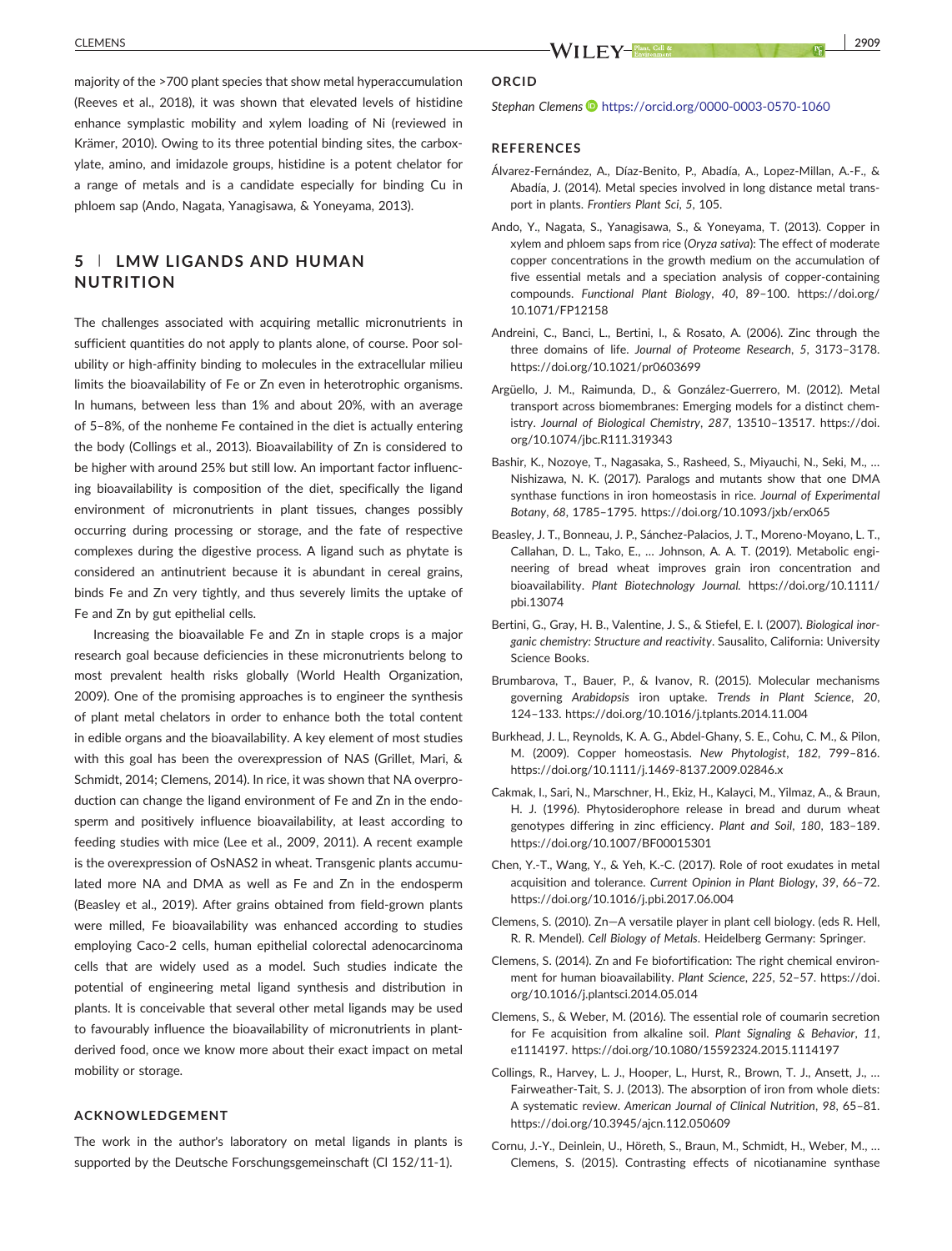2910 CLEMENS

knockdown on zinc and nickel tolerance and accumulation in the zinc/cadmium hyperaccumulator *Arabidopsis halleri*. *New Phytologist*, *206*, 738–750.<https://doi.org/10.1111/nph.13237>

- Corso, M., Schvartzman, M. S., Guzzo, F., Souard, F., Malkowski, E., Hanikenne, M., & Verbruggen, N. (2018). Contrasting cadmium resistance strategies in two metallicolous populations of *Arabidopsis halleri*. *New Phytologist*, *218*, 283–297. [https://doi.org/10.1111/](https://doi.org/10.1111/nph.14948) [nph.14948](https://doi.org/10.1111/nph.14948)
- Curie, C., Cassin, G., Couch, D., Divol, F., Higuchi, K., Jean, M., … Mari, S. (2009). Metal movement within the plant: Contribution of nicotianamine and yellow stripe 1‐like transporters. *Annals of Botany*, *103*, 1–11.<https://doi.org/10.1093/aob/mcn207>
- Deinlein, U., Weber, M., Schmidt, H., Rensch, S., Trampczynska, A., Hansen, T. H., … Clemens, S. (2012). Elevated nicotianamine levels in *Arabidopsis halleri* roots play a key role in zinc hyperaccumulation. *Plant Cell*, *24*, 708–723.<https://doi.org/10.1105/tpc.111.095000>
- Fischer, S., Kühnlenz, T., Thieme, M., Schmidt, H., & Clemens, S. (2014). Analysis of plant Pb tolerance at realistic submicromolar concentrations demonstrates the role of phytochelatin synthesis for Pb detoxification. *Environmental Science & Technology*, *48*, 7552–7559. <https://doi.org/10.1021/es405234p>
- Flis, P., Ouerdane, L., Grillet, L., Curie, C., Mari, S., & Lobinski, R. (2016). Inventory of metal complexes circulating in plant fluids: A reliable method based on HPLC coupled with dual elemental and highresolution molecular mass spectrometric detection. *New Phytologist*, *211*, 1129–1141.<https://doi.org/10.1111/nph.13964>
- Fourcroy, P., Sisó‐Terraza, P., Sudre, D., Savirón, M., Reyt, G., Gaymard, F., … Briat, J.‐F. (2014). Involvement of the ABCG37 transporter in secretion of scopoletin and derivatives by *Arabidopsis* roots in response to iron deficiency. *New Phytologist*, *201*, 155–167. [https://doi.org/](https://doi.org/10.1111/nph.12471) [10.1111/nph.12471](https://doi.org/10.1111/nph.12471)
- Fourcroy, P., Tissot, N., Gaymard, F., Briat, J.‐F., & Dubos, C. (2016). Facilitated Fe nutrition by phenolic compounds excreted by the *Arabidopsis* ABCG37/PDR9 transporter requires the IRT1/FRO2 high‐affinity root Fe2+ transport system. *Molecular Plant*, *9*, 485–488. [https://doi.org/](https://doi.org/10.1016/j.molp.2015.09.010) [10.1016/j.molp.2015.09.010](https://doi.org/10.1016/j.molp.2015.09.010)
- González-Guerrero, M., & Argüello, J. M. (2008). Mechanism of Cu<sup>+</sup>transporting ATPases: Soluble Cu<sup>+</sup> chaperones directly transfer Cu<sup>+</sup> to transmembrane transport sites. *Proceedings of the National Academy of Sciences of the United States of America*, *105*, 5992–5997. [https://](https://doi.org/10.1073/pnas.0711446105) [doi.org/10.1073/pnas.0711446105](https://doi.org/10.1073/pnas.0711446105)
- Grillet, L., Mari, S., & Schmidt, W. (2014). Iron in seeds—Loading pathways and subcellular localization. *Frontiers in Plant Science*, *4*, 535.
- Grillet, L., Ouerdane, L., Flis, P., Hoang, M. T. T., Isaure, M.‐P., Lobinski, R., … Mari, S. (2014). Ascorbate efflux as a new strategy for iron reduction and transport in plants. *Journal of Biological Chemistry*, *289*, 2515–2525.<https://doi.org/10.1074/jbc.M113.514828>
- Grillet, L., & Schmidt, W. (2017). The multiple facets of root iron reduction. *Journal of Experimental Botany*, *68*, 5021–5027. [https://doi.org/](https://doi.org/10.1093/jxb/erx320) [10.1093/jxb/erx320](https://doi.org/10.1093/jxb/erx320)
- Hänsch, R., & Mendel, R. (2009). Physiological functions of mineral micronutrients (Cu, Zn, Mn, Fe, Ni, Mo, B, Cl). *Current Opinion in Plant Biology*, *12*, 259–266.<https://doi.org/10.1016/j.pbi.2009.05.006>
- Haydon, M. J., & Cobbett, C. S. (2007). Transporters of ligands for essential metal ions in plants. *New Phytologist*, *174*, 499–506. [https://doi.org/](https://doi.org/10.1111/j.1469-8137.2007.02051.x) 10.1111/j.1469‐[8137.2007.02051.x](https://doi.org/10.1111/j.1469-8137.2007.02051.x)
- Haydon, M. J., Kawachi, M., Wirtz, M., Hillmer, S., Hell, R., & Krämer, U. (2012). Vacuolar nicotianamine has critical and distinct roles under iron deficiency and for zinc sequestration in *Arabidopsis*. *Plant Cell*, *24*, 724–737.<https://doi.org/10.1105/tpc.111.095042>
- Hider, R. C., & Kong, X. (2013). Iron speciation in the cytosol: An overview. *Dalton Transactions*, *42*, 3220–3229. [https://doi.org/10.1039/](https://doi.org/10.1039/C2DT32149A) [C2DT32149A](https://doi.org/10.1039/C2DT32149A)
- Husted, S., Persson, D. P., Laursen, K. H., Hansen, T. H., Pedas, P., Schiller, M., … Schjoerring, J. K. (2011). Review: The role of atomic spectrometry in plant science. *Journal of Analytical Atomic Spectrometry*, *26*, 52–79.<https://doi.org/10.1039/C0JA00058B>
- Irtelli, B., Petrucci, W. A., & Navari‐Izzo, F. (2009). Nicotianamine and histidine/proline are, respectively, the most important copper chelators in xylem sap of *Brassica carinata* under conditions of copper deficiency and excess. *Journal of Experimental Botany*, *60*, 269–277. [https://doi.](https://doi.org/10.1093/jxb/ern286) [org/10.1093/jxb/ern286](https://doi.org/10.1093/jxb/ern286)
- Irving, H., & Williams, R. J. P. (1953). The stability of transition‐metal complexes. *Journal of the Chemical Society*, 3192–3210. [https://doi.org/](https://doi.org/10.1039/jr9530003192) [10.1039/jr9530003192](https://doi.org/10.1039/jr9530003192)
- Ishimaru, Y., Kakei, Y., Shimo, H., Bashir, K., Sato, Y., Sato, Y., … Nishizawa, N. K. (2011). A rice phenolic efflux transporter is essential for solubilizing precipitated apoplasmic iron in the plant stele. *Journal of Biological Chemistry*, *286*, 24649–24655. [https://doi.org/10.1074/jbc.M111.](https://doi.org/10.1074/jbc.M111.221168) [221168](https://doi.org/10.1074/jbc.M111.221168)
- Jin, C. W., You, G. Y., He, Y. F., Tang, C., Wu, P., & Zheng, S. J. (2007). Iron deficiency‐induced secretion of phenolics facilitates the reutilization of root apoplastic iron in red clover. *Plant Physiology*, *144*, 278–285. <https://doi.org/10.1104/pp.107.095794>
- Kazemi‐Dinan, A., Thomaschky, S., Stein, R. J., Krämer, U., & Müller, C. (2014). Zinc and cadmium hyperaccumulation act as deterrents towards specialist herbivores and impede the performance of a generalist herbivore. *New Phytologist*, *202*, 628–639. [https://doi.org/](https://doi.org/10.1111/nph.12663) [10.1111/nph.12663](https://doi.org/10.1111/nph.12663)
- Kobayashi, T., & Nishizawa, N. K. (2012). Iron uptake, translocation, and regulation in higher plants. *Annual Review of Plant Biology*, *63*, 131–152. [https://doi.org/10.1146/annurev](https://doi.org/10.1146/annurev-arplant-042811-105522)‐arplant‐042811‐105522
- Kobayashi, T., Nozoye, T., & Nishizawa, N. K. (2019). Iron transport and its regulation in plants. *Free Radical Biology & Medicine*, *133*, 11–20. <https://doi.org/10.1016/j.freeradbiomed.2018.10.439>
- Kochian, L. V., Piñeros, M. A., Liu, J., & Magalhaes, J. V. (2015). Plant adaptation to acid soils: The molecular basis for crop aluminum resistance. *Annual Review of Plant Biology*, *66*, 571–598. [https://doi.org/](https://doi.org/10.1146/annurev-arplant-043014-114822) [10.1146/annurev](https://doi.org/10.1146/annurev-arplant-043014-114822)‐arplant‐043014‐114822
- Krämer, U. (2010). Metal hyperaccumulation in plants. *Annual Review of Plant Biology*, *61*, 517–534. [https://doi.org/10.1146/annurev](https://doi.org/10.1146/annurev-arplant-042809-112156)‐arplant‐ [042809](https://doi.org/10.1146/annurev-arplant-042809-112156)‐112156
- Krämer, U., & Clemens, S. (2005). Functions and homeostasis of zinc, copper and nickel in plants. *Topics in Current Genetics*, *14*, 215–271. [https://doi.org/10.1007/4735\\_96](https://doi.org/10.1007/4735_96)
- Krämer, U., Talke, I. N., & Hanikenne, M. (2007). Transition metal transport. *FEBS Letters*, *581*, 2263–2272. [https://doi.org/10.1016/j.febslet.](https://doi.org/10.1016/j.febslet.2007.04.010) [2007.04.010](https://doi.org/10.1016/j.febslet.2007.04.010)
- Krężel, A., & Maret, W. (2016). The biological inorganic chemistry of zinc ions. *Archives of Biochemistry and Biophysics*, *611*, 3–19. [https://doi.](https://doi.org/10.1016/j.abb.2016.04.010) [org/10.1016/j.abb.2016.04.010](https://doi.org/10.1016/j.abb.2016.04.010)
- Kühnlenz, T., Hofmann, C., Uraguchi, S., Schmidt, H., Schempp, S., Weber, M., … Clemens, S. (2016). Phytochelatin synthesis promotes leaf Zn accumulation of *Arabidopsis thaliana* plants grown in soil with adequate zn supply and is essential for survival on Zn‐contaminated soil. *Plant & Cell Physiology*, *57*, 2342–2352.<https://doi.org/10.1093/pcp/pcw148>
- Kühnlenz, T., Schmidt, H., Uraguchi, S., & Clemens, S. (2014). *Arabidopsis thaliana* phytochelatin synthase 2 is constitutively active in vivo and can rescue the growth defect of the PCS1‐deficient *cad1‐3* mutant on Cd‐contaminated soil. *Journal of Experimental Botany*, *65*, 4241–4253.<https://doi.org/10.1093/jxb/eru195>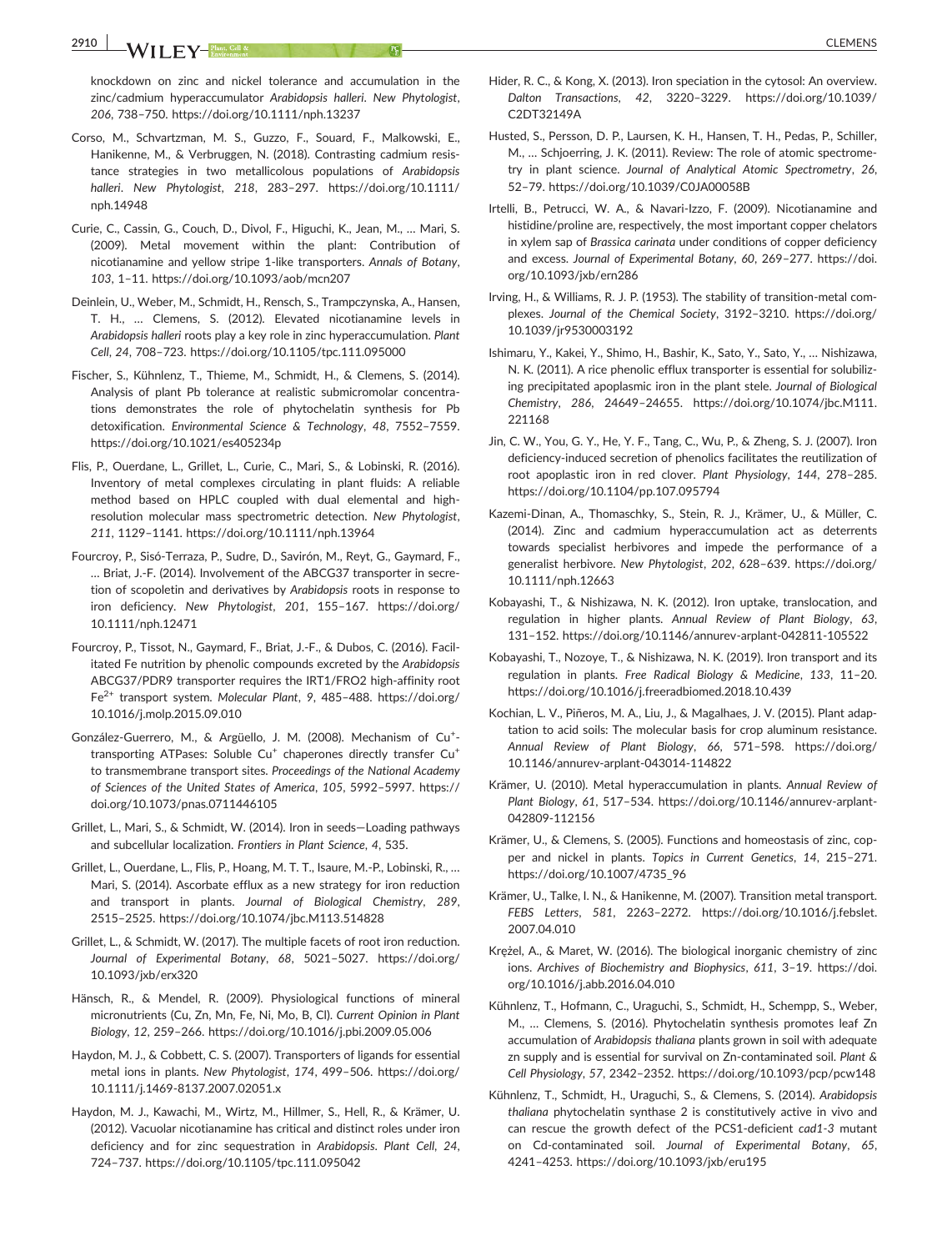CLEMENS  $\mathbf{V}$  and  $\mathbf{V}$  and  $\mathbf{V}$  and  $\mathbf{V}$  and  $\mathbf{V}$  and  $\mathbf{V}$  and  $\mathbf{V}$  and  $\mathbf{V}$  and  $\mathbf{V}$  and  $\mathbf{V}$  and  $\mathbf{V}$  and  $\mathbf{V}$  and  $\mathbf{V}$  and  $\mathbf{V}$  and  $\mathbf{V}$  and  $\mathbf{V}$  and  $\mathbf{$ 

- Kumar, R. K., Chu, H.‐H., Abundis, C., Vasques, K., Rodriguez, D. C., Chia, J.‐C., … Walker, E. L. (2017). Iron–nicotianamine transporters are required for proper long distance iron signaling. *Plant Physiology*, *175*, 1254–1268.<https://doi.org/10.1104/pp.17.00821>
- Lanquar, V., Grossmann, G., Vinkenborg, J. L., Merkx, M., Thomine, S., & Frommer, W. B. (2014). Dynamic imaging of cytosolic zinc in *Arabidopsis* roots combining FRET sensors and RootChip technology. *New Phytologist*, *202*, 198–208.<https://doi.org/10.1111/nph.12652>
- Lee, S., Jeon, U. S., Lee, S. J., Kim, Y. K., Persson, D. P., Husted, S., … An, G. (2009). Iron fortification of rice seeds through activation of the nicotianamine synthase gene. *Proceedings of the National Academy of Sciences of the United States of America*, *106*, 22014–22019. [https://](https://doi.org/10.1073/pnas.0910950106) [doi.org/10.1073/pnas.0910950106](https://doi.org/10.1073/pnas.0910950106)
- Lee, S., Persson, D. P., Hansen, T. H., Husted, S., Schjoerring, J. K., Kim, Y.‐ S., … An, G. (2011). Bio‐available zinc in rice seeds is increased by activation tagging of nicotianamine synthase. *Plant Biotechnology Journal*, *9*, 865–873. [https://doi.org/10.1111/j.1467](https://doi.org/10.1111/j.1467-7652.2011.00606.x)‐7652.2011.00606.x
- Liu, W.‐J., Wood, B. A., Raab, A., McGrath, S. P., Zhao, F.‐J., & Feldmann, J. (2010). Complexation of arsenite with phytochelatins reduces arsenite efflux and translocation from roots to shoots in *Arabidopsis*. *Plant Physiology*, *152*, 2211–2221.<https://doi.org/10.1104/pp.109.150862>
- Maret, W. (2013). Zinc biochemistry: From a single zinc enzyme to a key element of life. *Advances in Nutrition*, *4*, 82–91. [https://doi.org/](https://doi.org/10.3945/an.112.003038) [10.3945/an.112.003038](https://doi.org/10.3945/an.112.003038)
- Marschner, H., & Römheld, V. (1994). Strategies of plants for acquisition of iron. *Plant and Soil*, *165*, 261–274. [https://doi.org/10.1007/](https://doi.org/10.1007/BF00008069) [BF00008069](https://doi.org/10.1007/BF00008069)
- Martinoia, E. (2018). Vacuolar transporters—Companions on a longtime journey. *Plant Physiology*, *176*, 1384–1407. [https://doi.org/10.1104/](https://doi.org/10.1104/pp.17.01481) [pp.17.01481](https://doi.org/10.1104/pp.17.01481)
- Mendoza‐Cozatl, D. G., Jobe, T. O., Hauser, F., & Schroeder, J. I. (2011). Long-distance transport, vacuolar sequestration, tolerance, and transcriptional responses induced by cadmium and arsenic. *Current Opinion in Plant Biology*, *14*, 554–562. [https://doi.org/10.1016/j.](https://doi.org/10.1016/j.pbi.2011.07.004) [pbi.2011.07.004](https://doi.org/10.1016/j.pbi.2011.07.004)
- Moore, K. L., Chen, Y., van de Meene, A. M. L., Hughes, L., Liu, W., Geraki, T., … Zhao, F.‐J. (2014). Combined nanoSIMS and synchrotron X‐ray fluorescence reveal distinct cellular and subcellular distribution patterns of trace elements in rice tissues. *New Phytologist*, *201*, 104–115.<https://doi.org/10.1111/nph.12497>
- Nishiyama, R., Kato, M., Nagata, S., Yanagisawa, S., & Yoneyama, T. (2012). Identification of Zn‐nicotianamine and Fe‐2′‐deoxymugineic acid in the phloem saps from rice plants (*Oryza sativa* L.). *Plant & Cell Physiology*, *53*, 381–390.<https://doi.org/10.1093/pcp/pcr188>
- Nozoye, T., Nagasaka, S., Kobayashi, T., Sato, Y., Uozumi, N., Nakanishi, H., & Nishizawa, N. K. (2015). The phytosiderophore efflux transporter TOM2 is involved in metal transport in rice. *Journal of Biological Chemistry*, *290*, 27688–27699.<https://doi.org/10.1074/jbc.M114.635193>
- Nozoye, T., Nagasaka, S., Kobayashi, T., Takahashi, M., Sato, Y., Sato, Y., … Nishizawa, N. K. (2011). Phytosiderophore efflux transporters are crucial for iron acquisition in graminaceous plants. *Journal of Biological Chemistry*, *286*, 5446–5454. [https://doi.org/10.1074/jbc.M110.](https://doi.org/10.1074/jbc.M110.180026) [180026](https://doi.org/10.1074/jbc.M110.180026)
- Persson, D. P., Chen, A., Aarts, M. G., Salt, D. E., Schjoerring, J. K., & Husted, S. (2016). Multi‐element bioimaging of *Arabidopsis thaliana* roots. *Plant Physiology*, *172*, 835–847.
- Rajniak, J., Giehl, R. F., Chang, E., Murgia, I., Wirén, N., & Sattely, E. S. (2018). Biosynthesis of redox‐active metabolites in response to iron deficiency in plants. *Nature Chemical Biology*, *14*, 442–450. [https://](https://doi.org/10.1038/s41589-018-0019-2) [doi.org/10.1038/s41589](https://doi.org/10.1038/s41589-018-0019-2)‐018‐0019‐2
- Reeves, R. D., Baker, A. J. M., Jaffré, T., Erskine, P. D., Echevarria, G., & van der Ent, A. (2018). A global database for plants that hyperaccumulate metal and metalloid trace elements. *New Phytologist*, *218*, 407–411. <https://doi.org/10.1111/nph.14907>
- Rellan‐Alvarez, R., Abadia, J., & Alvarez‐Fernandez, A. (2008). Formation of metal–nicotianamine complexes as affected by pH, ligand exchange with citrate and metal exchange. A study by electrospray ionization time‐of‐flight mass spectrometry. *Rapid Communications in Mass Spectrometry*, *22*, 1553–1562.<https://doi.org/10.1002/rcm.3523>
- Rellán‐Álvarez, R., Giner‐Martínez‐Sierra, J., Orduna, J., Orera, I., Rodríguez‐Castrillón, J. Á., García‐Alonso, J. I., … Álvarez‐Fernández, A. (2010). Identification of a tri‐iron (III), tri‐citrate complex in the xylem sap of iron-deficient tomato resupplied with iron: New insights into plant iron long‐distance transport. *Plant and Cell Physiology*, *51*, 91–102.<https://doi.org/10.1093/pcp/pcp170>
- Rodríguez‐Celma, J., Lin, W.‐D., Fu, G.‐M., Abadía, J., López‐Millán, A.‐F., & Schmidt, W. (2013). Mutually exclusive alterations in secondary metabolism are critical for the uptake of insoluble iron compounds by *Arabidopsis* and *Medicago truncatula*. *Plant Physiology*, *162*, 1473–1485.<https://doi.org/10.1104/pp.113.220426>
- Roschzttardtz, H., Séguéla‐Arnaud, M., Briat, J.‐F., Vert, G., & Curie, C. (2011). The FRD3 citrate effluxer promotes iron nutrition between symplastically disconnected tissues throughout *Arabidopsis* development. *The Plant Cell Online*, *23*, 2725–2737. [https://doi.org/10.1105/](https://doi.org/10.1105/tpc.111.088088) [tpc.111.088088](https://doi.org/10.1105/tpc.111.088088)
- Sarret, G., Willems, G., Isaure, M. P., Marcus, M. A., Fakra, S. C., Frerot, H., … Saumitou‐Laprade, P. (2009). Zinc distribution and speciation in *Arabidopsis halleri* x *Arabidopsis lyrata* progenies presenting various zinc accumulation capacities. *New Phytologist*, *184*, 581–595. [https://doi.](https://doi.org/10.1111/j.1469-8137.2009.02996.x) [org/10.1111/j.1469](https://doi.org/10.1111/j.1469-8137.2009.02996.x)‐8137.2009.02996.x
- Schmid, N. B., Giehl, R. F. H., Doll, S., Mock, H.‐P., Strehmel, N., Scheel, D., … von Wiren, N. (2014). Feruloyl‐CoA 6′‐hydroxylase1‐dependent coumarins mediate iron acquisition from alkaline substrates in *Arabidopsis*. *Plant Physiology*, *164*, 160–172. [https://doi.org/10.1104/](https://doi.org/10.1104/pp.113.228544) [pp.113.228544](https://doi.org/10.1104/pp.113.228544)
- Schmidt, H., Günther, C., Weber, M., Spörlein, C., Loscher, S., Böttcher, C., … Clemens, S. (2014). Metabolome analysis of *Arabidopsis thaliana* roots identifies a key metabolic pathway for iron acquisition. *PLoS ONE*, *9*, e102444.<https://doi.org/10.1371/journal.pone.0102444>
- Schneider, T., Persson, D. P., Husted, S., Schellenberg, M., Gehrig, P., Lee, Y., … Meyer, S. (2013). A proteomics approach to investigate the process of Zn hyperaccumulation in *Noccaea caerulescens* (J & C. Presl) F. K. Meyer. *Plant Journal*, *73*, 131–142. [https://doi.org/10.1111/](https://doi.org/10.1111/tpj.12022) [tpj.12022](https://doi.org/10.1111/tpj.12022)
- Schuler, M., Rellán‐Álvarez, R., Fink‐Straube, C., Abadía, J., & Bauer, P. (2012). Nicotianamine functions in the phloem‐based transport of iron to sink organs, in pollen development and pollen tube growth in *Arabidopsis*. *Plant Cell*, *24*, 2380–2400. [https://doi.org/10.1105/](https://doi.org/10.1105/tpc.112.099077) [tpc.112.099077](https://doi.org/10.1105/tpc.112.099077)
- Senoura, T., Sakashita, E., Kobayashi, T., Takahashi, M., Aung, M. S., Masuda, H., … Nishizawa, N. K. (2017). The iron‐chelate transporter OsYSL9 plays a role in iron distribution in developing rice grains. *Plant Molecular Biology*, *95*, 375–387. [https://doi.org/10.1007/s11103](https://doi.org/10.1007/s11103-017-0656-y)‐017‐ [0656](https://doi.org/10.1007/s11103-017-0656-y)‐y
- Seth, C. S., Remans, T., Keunen, E., Jozefczak, M., Gielen, H., Opdenakker, K., … Cuypers, A. (2012). Phytoextraction of toxic metals: A central role for glutathione. *Plant, Cell & Environment*, *35*, 334–346. [https://doi.](https://doi.org/10.1111/j.1365-3040.2011.02338.x) [org/10.1111/j.1365](https://doi.org/10.1111/j.1365-3040.2011.02338.x)‐3040.2011.02338.x
- Sisó‐Terraza, P., Rios, J. J., Abadía, J., Abadía, A., & Álvarez‐Fernández, A. (2016). Flavins secreted by roots of iron‐deficient *Beta vulgaris* enable